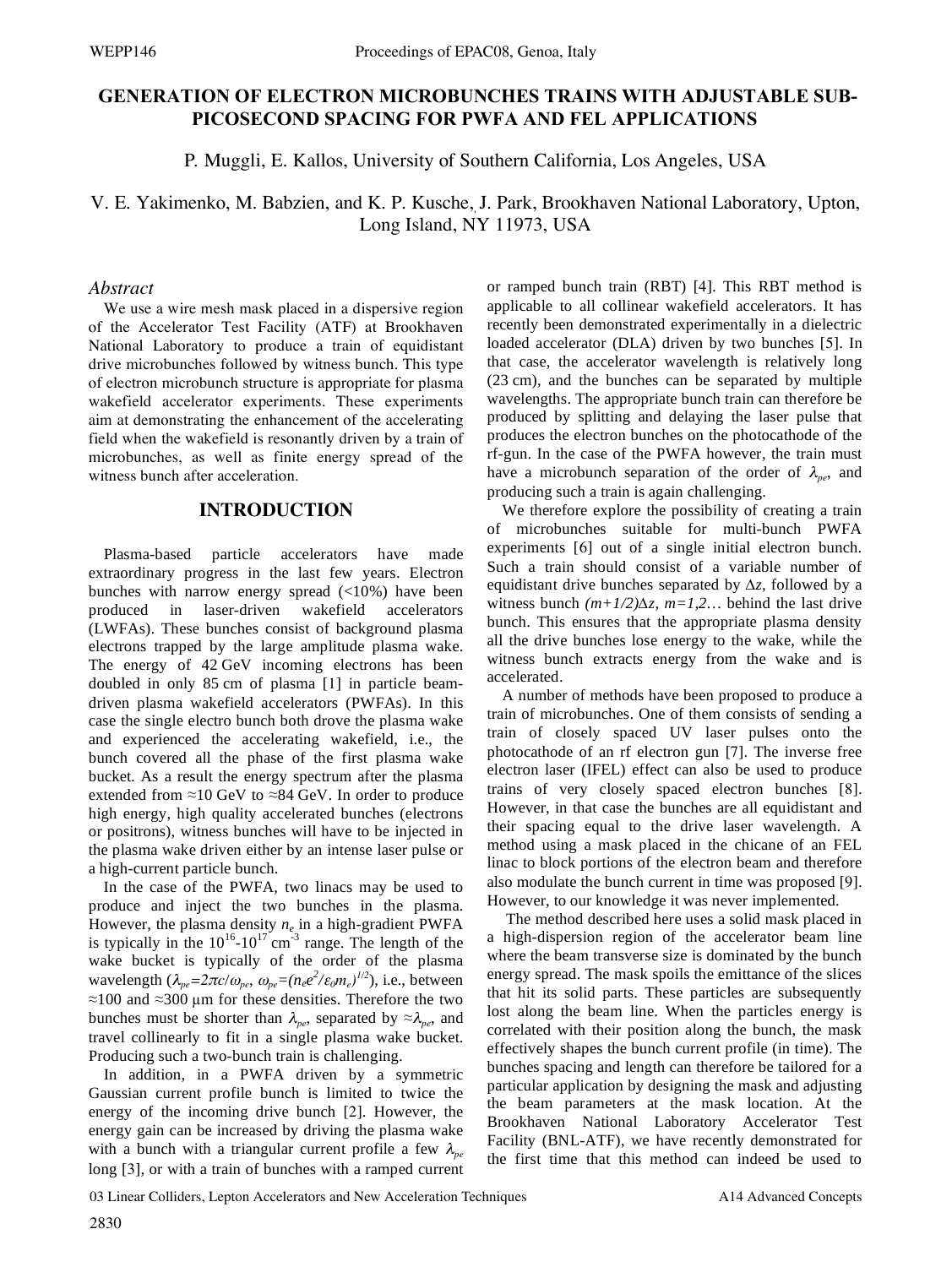produce trains of electron bunches with subpicosecond spacing [10]. We present here preliminary results showing that a drive train/witness bunch combination suitable for PWFA acceleration experiments can be produced. This masking method will also be used for high-energy experiments at the Stanford Linear Accelerator Center, and the mask and suitable beam parameters are presently investigated [11].

This method can in principle be used in all beam lines that include a magnetic chicane or a magnetic dogleg. It can be applied to higher energy beams that can be focused to tighter transverse size at the mask, and therefore produce sharper time features. It is equally applicable to electron and positron beams.

## **ATF BEAM LINE**

At the ATF, the electron beam is produced in a 1.6 cell, S-band rf-photoinjector [12] and is followed by a 70 MeV S-band linac. The electron bunch with a normalized emittance of  $\approx 2$  mm-mrad and  $\approx 350$  pC can be sent to three different beam lines. For the present experiment, the beam is directed to ATF Beam Line #2 using two dipoles and five quadrupoles arranged in a dogleg.

For the present application the beam energy is  $E_0 =$ 50 MeV and the dogleg quadrupoles are adjusted to obtain a region of large dispersion and low beta function (in the plane of dispersion). The beam is also accelerated off the crest of the rf wave in order to impart a correlated energy spread on the bunch (typically  $\Delta E/E_0 \approx \pm 1.5\%$ ). The beam line includes a limiting slit aperture located at a point in the dogleg where the dispersion is  $\eta \approx -0.5$  m. This slit can be used to limit the energy spectrum of the bunch. After exiting the dogleg, the beam propagates over a dispersion-free distance of 6.5 m before entering a magnetic spectrometer with a final dispersion of  $\eta = 1$  m. Before the dogleg, the bunch is about 1500  $\mu$ m-long (or  $\approx$ 5 ps, full width). The dogleg longitudinal dispersion function  $R_{56}$  is  $\approx +4$  cm, which means that the effect of the dogleg is to either compress or stretch the bunch by  $\pm$ 400  $\mu$ m (or  $\pm$ 1.3 ps, depending on the sign of the energy chirp) per percent of correlated energy spread.

#### **MASK**

We use a simple mask consisting of stainless steel wires stretched on a metallic frame. The wires have a diameter of  $d=800 \mu$ m. They are spaced equidistantly on either side of the mask middle with a period (center to center) of  $D \approx 1550 \mu m$ , which is also the period of the microbunches. In the middle, two wires are stretched next to each other, thereby creating a gap between the two sides microbunches of  $(1550+800)\ \mu\text{m} = 2320\ \mu\text{m}$  or approximately 1.5*D*, a ratio appropriate for a witness bunch in a PWFA. When placed at normal incidence with respect to the electron beam, the mask transparency is therefore  $(1550-800)/1550 \approx 66\%$  (except in the middle of the mask). This shows the main drawback of the method. The charge that strikes the wires will be lost along the beam line because the emittance growth it suffers in the

wires. The mask can be angled with respect to the beam direction to vary the mesh periodicity, but at the expense of the transmitted charge. The mask can be used in conjunction with the beam line energy slit to control the number of drive and witness microbunches in the train.



Figure 1: Picture of the beam downstream from the mask. The five drive microbunches, all separated by a distance *D*, and the witness microbunch following a distance *1.5D* behind the drive train are clearly visible.

#### **BUNCH TRAIN GENERATION**

The mask is placed in the dogleg that is used to deliver the beam to the various ATF beam line. For this application, the dogleg quadrupoles are adjusted to produce a region with large x-dispersion and small beta-x function at the mask location. The small beta function is necessary for the mask to cleanly modulate the bunch charge. The bunch with a correlated energy spread (*E, t*) acquires a correlation between x-position and energy, i.e., between x-position and time (*x, t*) in the dogleg. The mask with the wires axis perpendicular to the *x-*z plane casts a shadow in the x-plane. The maximum number of microbunches produced depends on the bunch relative energy spread  $\Delta E/E_0$ , beam line dispersion at the mask  $\eta_{mask}$ , and wire mesh periodicity:  $N \approx \eta_{mask}(\Delta E/E_0) / D$ . Figure 2 shows an image of the bunch on a screen placed a short distance downstream from the mask. To obtain this image the beam line magnets have to be adjusted to produce a beam waist at the screen. Note that the image shows that at this location a short distance downstream from the mask the scattered particles are already lost. This is due to the large scattering angle (emittance growth factor >100) experienced by the electrons hitting the mask wires. For this image the number of drive bunches was chosen as five, and the number of witness microbunches as one using the limiting energy slit. As expected from the mask pattern, the drive microbunches are equidistant and the distance between the last drive microbunch and the witness microbunch is about 1.5 times longer than between the drive microbunches. Because of the time /energy correlation imposed on the bunch, this image corresponds to a bunch train traveling in time toward the right hand side of the image.

After the second dipole magnet of the dogleg that dispersion is brought back to zero, and the (*x,t*) correlation returned to an (*E, t*), correlation. That means that the mask pattern is converted from a spatial one to a temporal one. In the process the bunch length may change according to the sign of the energy chirp, as explained